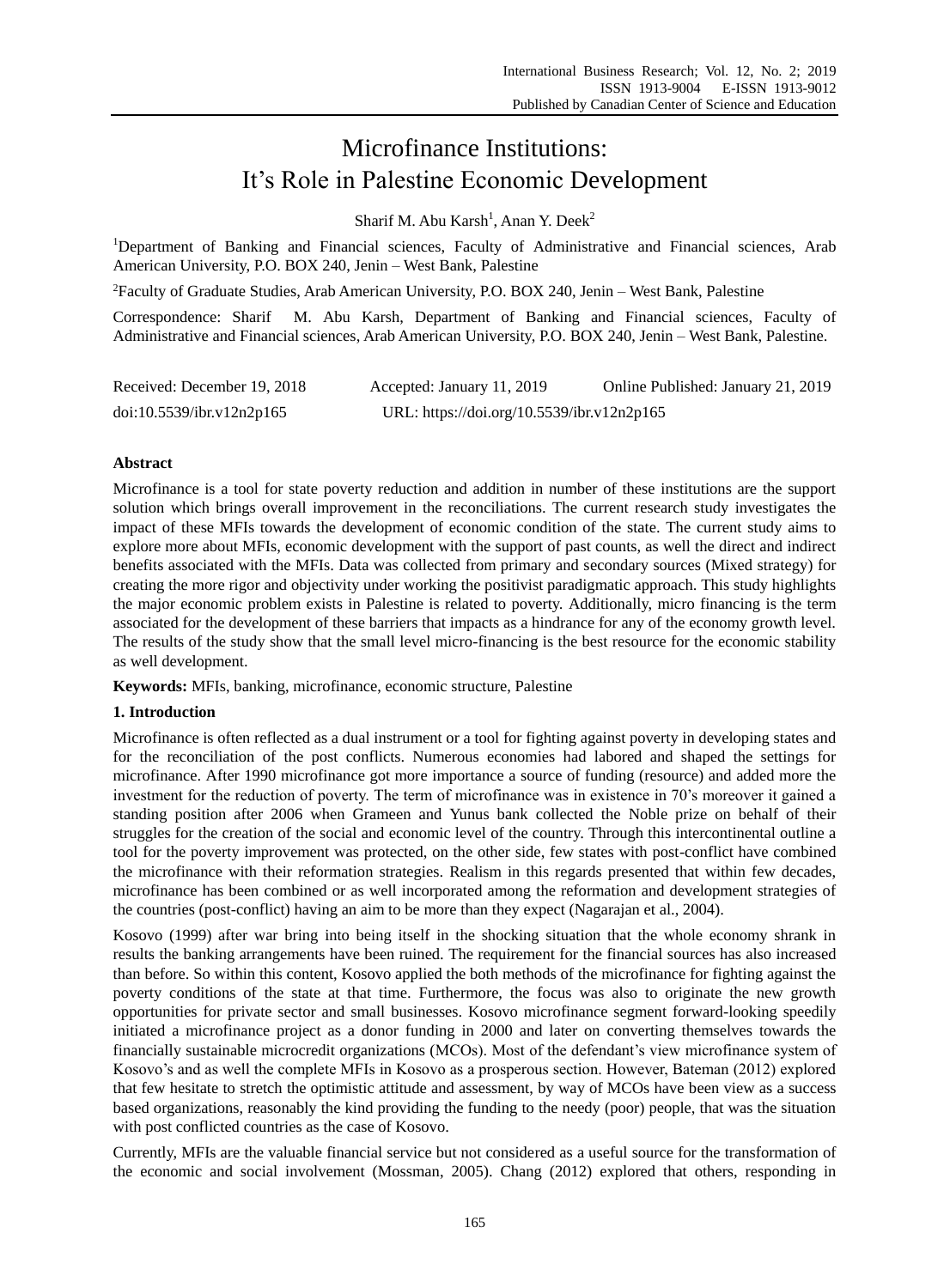contradiction of high potentials, discharge this microfinance field as a failure on the argument that to consider it as a neoliberal gadget that captivated that donors but they are failed to provide the services that support the poor societies. Moreover, the smooth understanding viewer concern with the arguments that "microfinance lost its moral scope" with the more concentration towards the productivity of the moneylenders rather than the poverty of the common men (Hulme et al., 2014). The idea behind the microfinance was upfront as providing the capital to the customers in results increased the earning of the debtor and moreover resulted in improving the poverty condition of the general public better.

This study examines the statements of microfinance as its effects towards the economic development of the Palestine state. This research discusses the active role of small microfinance institutions towards the rural and local progress of the Palestine economy. Furthermore, this study explores the overview of the dimensions of poverty in Palestine as well the inequalities that are dominated among the urban versus the rural areas of the Palestine nationals regarding the service they are provided added more the activities of microfinance institutions behind these initiatives. This study focused on a total of the eight small microfinance institutions of the Palestine that are currently operating their services as well as impacting the economic condition of Palestine.

MFIs supports the elementary financial services of the needy who are considered as a poor or having the income level low. MFIs are increasing their initiatives by focusing more on these activities and services to shortfall the categories of finance need by providing easy and attractive loan installment modes. Microfinance is considered instrumental in the upgrading the living of poor and enabling them to be the part of state development by concentrating on small loan schemes.

## **2. Research Background**

Microfinance is parallel to the consumer finance gives a clear explanation that contributors (donors) and investors must diagnose that entrée to microfinance is not always kind (Karim, 2011). In the 1990s, the loan refund rate attached with an indication of stable demand needed to be used as rough impact signs. Schicks (2013) stated that if these funds are not resulting in the high rate of returns on investment then why customers come to purchase repeatedly. Fluidity needs somewhat drive these microfinance steeps and borrowing. It is cooler to understand that how these debt issues aimed to sustain the demand. Cull et al. (2017) stated that the effect of the microfinance could be seen in the perspectives of as well intervention that, in spite of the modest availability of average benefits there is a need to establish minimum cost-benefit ratios.

Sabri (1999) concluded in his research that in the Palestinian economy, the closure policies as well as the overpass points which obstruct the drive of goods and workforce. Lack of infrastructures, technology updatation as well as the raw material financial costs is also be concerned with the problems of Palestine"s. Few of the related issues within the economy of Palestine also includes the entrepreneurial perspectives where they are running the accounts with the high-interest rate factors and the inflexibility level of credit financing due to the guarantees and warranties demanded by the banks.

This economy has passed through more than a few phases. It has been observed that the formation of Palestinian National Authority, this economy has detected the recovery in the economy, where the income level upgraded by 6% as well as unemployment rate also goes down to 3.5%. Instead of this, the Palestine"s economy has suffered through to operate due to the assistance they have collected from donor"s side.

MFIs contribute indirectly and directly to economic growth. The direct contributions by creating the value for the small entrepreneurial business, positive spillovers and improvements in the primary human capital structure development like education, health, and nutrition. Ravallion (2001) stated that the direct benefits also include the decrease in poverty level and inequalities. Kia et al. (2009) scrutinized the 61 developing countries and presented the evidence that MFIs are more bends towards the cut down of income deficiencies as well inequalities openly by eliminating the credit restraints of the poor. Hardy et al. (2002) stated that there are numerous studies related to the examining the uneven contribution of micro creditors cross country.

On the other hand, the indirect contribution of MFIs towards the economic growth highlights that the development of the financial sectors of the economy through the better quality access towards the finance sources, a combination of the household financial necessities. Barr (2005) explained that few of the other reasons that MFIs enhance the market extending in results promotes the financial growth, MFIs is the most reliable instrument for well-functioning of the poorly developed states, MFIs improve the home country financial health by holding down the hindrances.

Honohan (2004) predicts that the financial sources are more strongly associated with low-income level respondents (moreover population) and added more as the national resource it is ignored for the stemming up of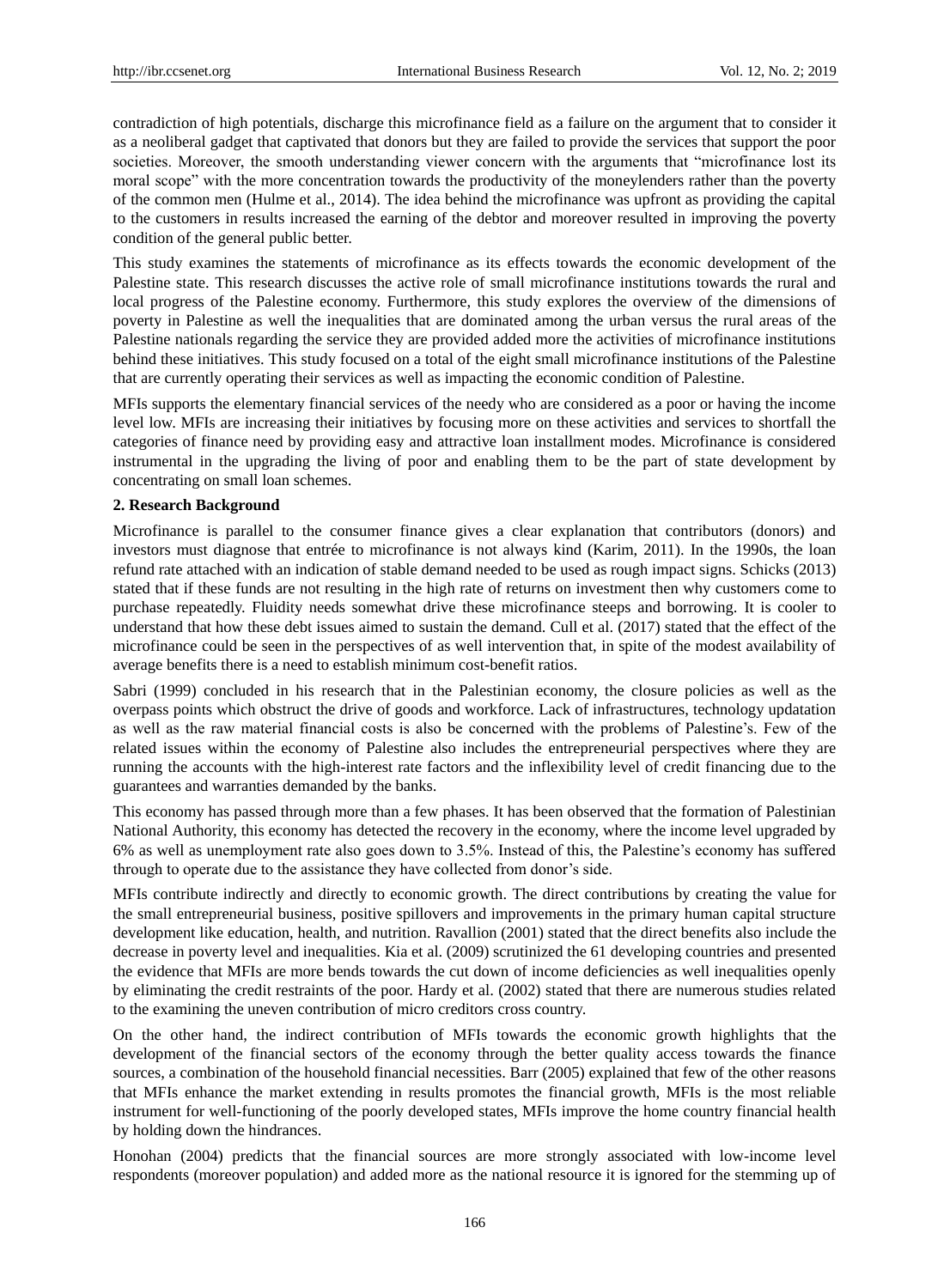the resources. Furthermore, the finance sector advancement is not just to decrease the poverty level but also improves the financial structure of the country indirectly. The amount of the poor household"s entrée to numerous financial markets as well services that MFIs indorses might help to reduce the inequality or poverty.

# **3. Objectives, Rational and Limitation of Research**

## *3.1 Research Objectives*

The core objective of the current research study is to explore the impact of the microfinance (role of the banking sector) for the development of the Palestine's economy. Moreover, it will look into the situations of the banking sector for the direct economic development and MFIs role for indirect economic development benefits.

## *3.2 Research Rationale*

Small Medium enterprises also play a vital role in economic development and enhancement. Instead of production of low rated products and services to the target group with the focus of to reduce unemployment by expanding the job opportunity networking. in the current perspective, the role of the banking sector within any economy influenced their impact towards the economic development strategies. Therefore, micro-financing enhances the economic conditions and made positive reflections which is the core focus of the current investigation. The economy that comes under the array of a developing economy and handling the financial crisis, the role of MFIs in this economy is appreciable as well needed.

# *3.3 Research Limitations*

There are also few of the limitations that are concerned with this research study that might be the concern of the future directions for many of the researchers. The current data that has been taken for this research study was a combination of primary and secondary data. The discussion, as well as the findings, were interpreted on behalf of the available facts given but later on, this should be processed with the ratios analysis predicts the values comparisons of different banks in a clearer way that which contributing more towards the development of the economy overall.

#### **4. Research Questions**

From the above problem statement and in consideration of core objectives of research the following research questions have been formulated:

**RQ1:** How MFIs and the economic development of Palestine's economy is interrelated?

**RQ2:** What are the direct benefits of MFIsand the Palestine's economy?

**RO3:** What are the indirect benefits associated with MFIs and the Palestine's economy?

In spite of the highly literate population, the Palestinian economy comprises 0.01% of world economy, and the Unemployment is dangerously high at 26.9%. The Palestinian economy is dependent mainly on government spending & Services, while the exports are minimal while the economy imports everything from abroad, thus, the growth is weak. Therefore, as it relates to Microfinance, the current state of the economy will be greatly enhanced by increasing investments in productive assets; i.e. industries, agriculture, tourism, IT. Palestine"s penetration of microcredit to the total population stands at 2% (90K clients of 4.5 million population). Currently, there are 8 Microfinance Institutions (MFIs) affiliated with the Palestinian Network for Small and Microfinance; ASALA, VITAS, REEF, UNRWA, PDF, ACAD, FATEN, Al-IBDAA. The (8) MFIs operate under various legal structures, such as non-governmental organizations (NGOs), co-operatives, non-profit companies, and donor programs. "Several studies, which were carried out in the Palestinian credit space, have uniformly agreed on the pre-existence of a significant gap between finance demand and supply in Palestine. A study by Federcasse and the PMA estimated this credit gap to be over \$80 million per year. ICON-INSTITUTE estimated the lending gap attributable to MSMEs in Palestine to be between US\$ 623 million – US\$ 668 million. This indicates a significant shortage of finance for Palestinian MSMEs and an immeasurable obstruction to the full development of the Palestinian economy."

The OPT since the beginning of the 19<sup>th</sup> century featured interruptions with breakouts of violence and conflict. As such, the progress of the microfinance sector has been a story of resilience but cautious growth. The political situation worsened by the end of the 1990s and the early 2000s; first & second Intifada, 2002 Israeli invasion of areas A in the West Bank and 3 consecutive wars on Gaza Strip.

In the Palestinian case interest in the study of the microcredit sector is also motivated by another specific reason. The Palestinian economy largely relies on foreign help, and MCIs are no exception. Reliance on external donations has major implications in terms of governance and performance, as donors are mainly motivated by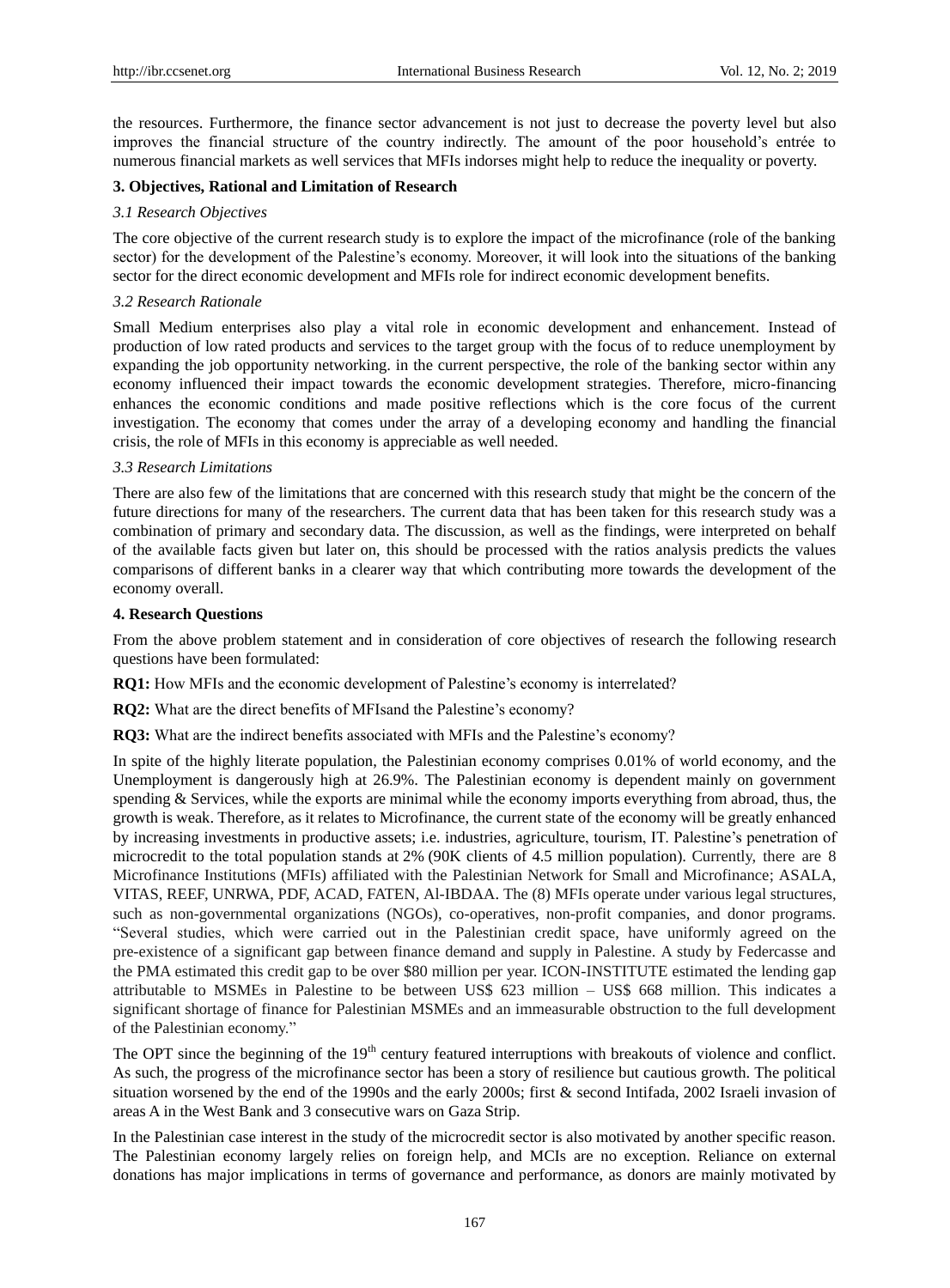political and ideological aims, while local managers have to balance these objectives with the consequences of operating in an unstable economic and political climate. Wide availability of donations is also itself part of the problem as it generates passive, if not parasitic, attitudes among debtors (Israel/Palestine Centre for Research and Information [IPCRI], 2005).



Figure 1. Conceptual Framework

Source: Self conceptualized on the base of Literature and secondary data of MFIs

#### **5. Research Methodology**

Research methodology is concerned with the path of action that the researcher is going to adopt for the current investigation. The whole philosophy revolves around three basic paradigms includes positivism, interpretivism, and critical research paradigm.

#### *5.1 Research Paradigm*

This research study is based on the positivist paradigm where the intentions of the individual are based upon phenomena of objectivity at its epistemological level, according to ontological level the reality is here, but the researcher is going to investigate the reality of the MFIs impact on the Palestine"s economic development. In this context, it infers that MFIs development is interrelated with the economic growth. Both of these are the different drivers and are difficult to untie. For assessing the casualty, the investigator chooses the variables named dependent as well independent (Levine et al. 2000).

The research data has been collected from primary and secondary sources. For earlier histories or trend secondary source of data has been used. The economic review of Palestine, various Palestine"s publications of microfinance has been used for the support of secondary data. This data has been supporting to evaluate that what has been done to conclude the current research.

### *5.2 Population and Sample*

Currently, there are 8 Microfinance Institutions (MFIs) affiliated with the Palestinian Network for Small and Microfinance; ASALA, VITAS, REEF, UNRWA, PDF, ACAD, FATEN, Al-IBDAA. The eight MFIs operate under various legal structures, such as non-governmental organizations (NGOs), co-operatives, non-profit companies, and donor programs.

#### *5.3 Data Collection*

Therefore, according to the current research study objectives both sources have been observed for collecting views regarding poverty reduction. Primary data has been taken through the questionnaire with a measurement on the Likert scale. On the other hand, data on the development of financial institutes, secondary data has been used published in the economic survey reviews of the Palestine"s state. For primary data collection regarding poverty has been taken from the beneficiaries of the concerned banking institutes. The questionnaire was based on the 18 items rely on the LIKERT scale to take the views of the beneficiaries of MFIs, e.g., the effect of MFIs on their livings standards, improvements as well social stability, etc.

#### *5.4 Instrumentation and Statistical Analysis*

Primary data collection instrument consists of 18 items which include (The small loans is the main foundation of income for family, the family touches that its income has enlarged after getting loan, the influence of the scheme is careful optimistic to the family, the scheme revenue chiefs to recover the family spending on food, etc.). The collected data has been scrutinized and analyzed on SPSS to conclude the findings of the current research data.

#### **6. Findings and Results**

The present study results indicated that 88% beneficiaries stated that the primary resource of their income is now attached with MFIs. 74% got up their income level after they got grant ensured from the bank. 74% observed that this type of micro financing has a positive image towards them. The spending of families drives increase for the social requirements such as food, education, clothing etc. are increased that is responded by 80% of the beneficiaries.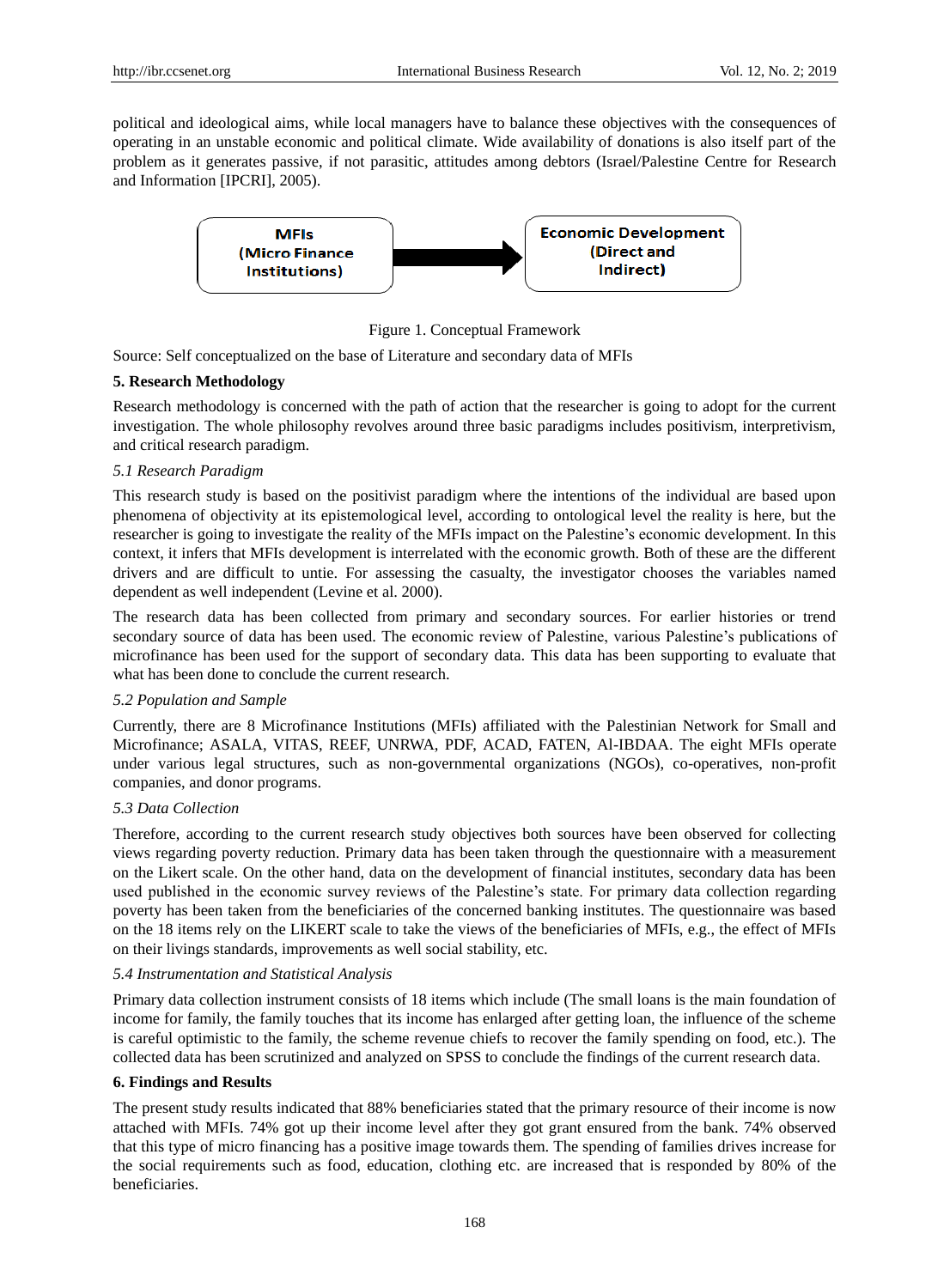The concern of reducing poverty by increasing job opportunities by lowering unemployment families stated that their employed rate of family stands up by 82% with the increasing factor of employment-based projects. According to the beneficiary people they need regularly to last to invest chunks of the revenue of the arrangement to upsurge the wealth to achievement of creative assets or goods to let them to enlarge its actions to allow the scheme to constancy, and the poor economic circumstances practiced by the segment has had a negative influence on the revenue of most of these tasks. 80 % of the respondent"s states that they have the intention to further grow up and come up with their own project work that in results impact the economic growth level of the Palestine's state.

On the other side the Economic survey of Palestine (2016-17) gave a clear comparative picture of the poverty situation during past decades. Headcount ratio also explains that the population poverty situation has been changed from past decades with a little bit improvements by the contribution of the banking sector as well. Poverty reduction in headcounts as the slightest difference shows the direct improving in poverty with microfinance. The primary data about the banks have been collected from the different banks listed in the below tables. This comprises the complete profile including the number of staff members each of the banks has with the proportion of male as well female staff members. The number of branches enhancement as well showing the increasing trend of the role of banking related finance bundles.

Table 1. GDP wise growth of Palestine's economy

|                        | 2008 | 2009 | 2010 | 2011 | 2012 | 2013 | 2014 | 2015 | 2016 |
|------------------------|------|------|------|------|------|------|------|------|------|
| GDP In US\$ Bn.        | 4.88 | 5.24 | 5.75 | 6.42 | 6.8  | 6.9  | כ./  |      | 8.0  |
| <b>Population</b>      | 3.6  | 3.6  |      | 3.9  |      | 4.2  | 4.3  | 4.4  | 4.5  |
| GDP\$/Capita           | .395 | .455 | .555 | .646 | .700 | .685 | .744 | .750 | ワワワ  |
| Table 2. Banks Profile |      |      |      |      |      |      |      |      |      |

|     | <b>Microfinance</b> | Number of branches | No. of staff |               |     |               |              |  |  |
|-----|---------------------|--------------------|--------------|---------------|-----|---------------|--------------|--|--|
|     | <b>Institutions</b> |                    |              | <b>Male</b>   |     | Female        |              |  |  |
| No. |                     |                    | No.          | $\frac{0}{0}$ | No. | $\frac{0}{0}$ | <b>Total</b> |  |  |
|     | <b>ASALA</b>        |                    | 13           | 22.81%        | 44  | 77.19%        | 57           |  |  |
|     | <b>VITAS</b>        | 10                 | 66           | 60.00%        | 44  | 40.00%        | 110          |  |  |
|     | <b>ACAD</b>         |                    | 27           | 49.09%        | 28  | 50.91%        | 55           |  |  |
| 4   | <b>FATEN</b>        | 38                 | 173          | 59.66%        | 117 | 40.34%        | 290          |  |  |
|     | <b>UNRWA</b>        | 11                 | 109          | 61.93%        | 67  | 38.07%        | 176          |  |  |
| 6   | <b>REEF</b>         | 11                 | 35           | 72.92%        | 13  | 27.08%        | 48           |  |  |
|     | AL-IBDAA            |                    | 42           | 47.73%        | 46  | 52.27%        | 88           |  |  |
| 8   | <b>PDF</b>          |                    | 14           | 56.00%        | 11  | 44.00%        | 25           |  |  |
|     | <b>Total</b>        | 95                 | 479          |               | 370 |               | 849          |  |  |

Source: Economic survey of financial institutes

The above Table 2 highlights the complete profile of the banks with respect to the increasing trend of the banks towards number of clients as well as number of active loan portfolios. UNRWA"S microfinance accomplishments focused is to delivered credit to small as well as medium scale businesses with an original capital funding of < USD 500,000. By way of the Microfinance Section evolved, its operations were long into the West Bank in 1996.

Meanwhile, the Department has continued one of the main and liveliest microfinance institutions in Palestine and has uniquely developed into a regional operation. In 2003, the section began working in Jordan and Syria, where 2.5 million Palestine immigrants exist in. Between 1991 and 2015, the Section backed 398,154 loans across all grounds of action, at a value of USD 440.41 million. The Figure 2 shows the statistical graph predicting the role of bank loan as an increasing factor towards economic as well institutional development.

Table 3 shows that the role of banks branches out of which 95 are currently dealing with MFIs. With the total of 849 of the staff members associated with them. Furthermore, data about each of a bank branch has been collected from the specific branch head office.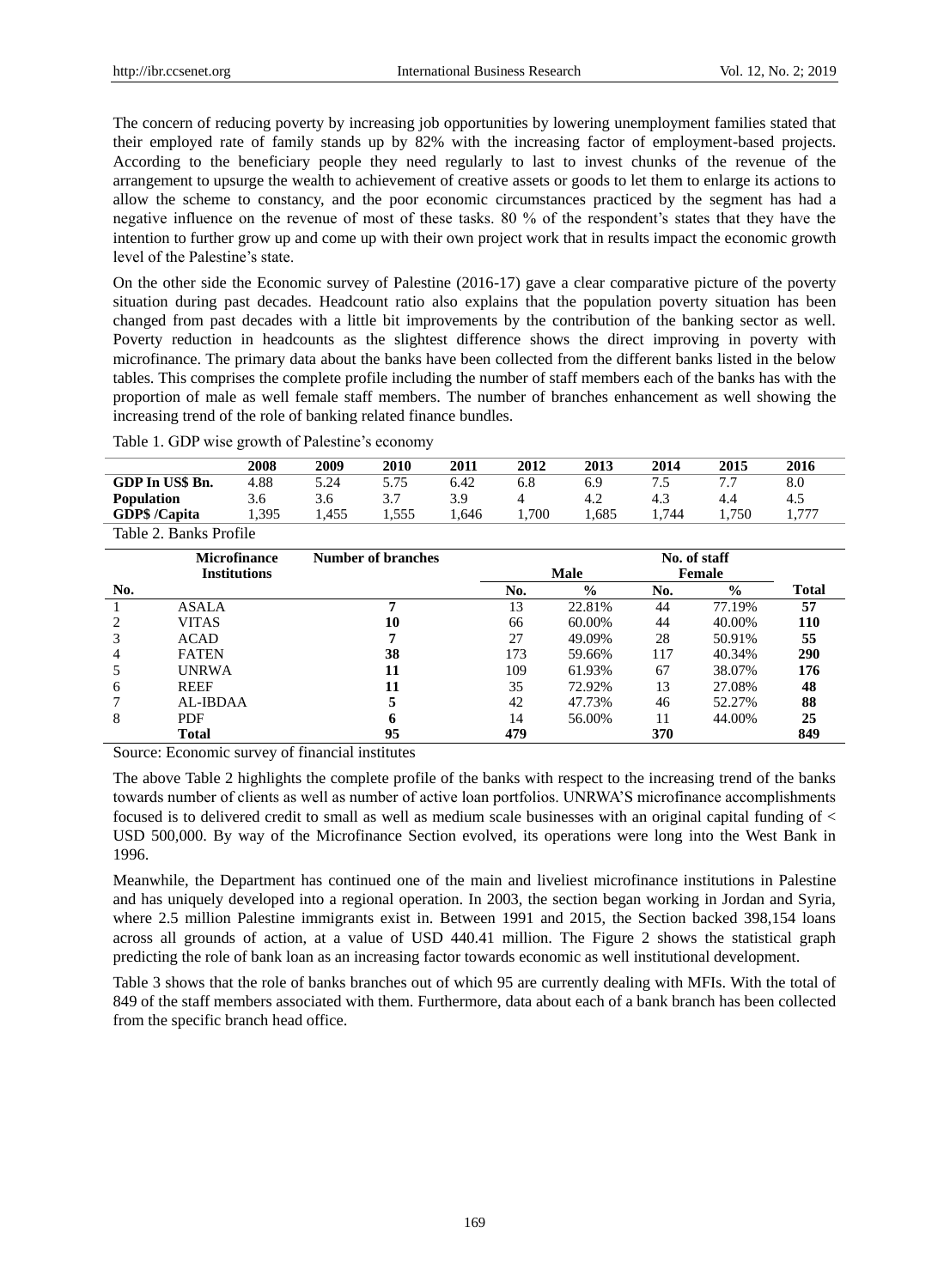|                             | <b>UNRWA</b> |        | <b>REEF</b> |        | <b>AL-IBDAA</b> |          | <b>PDF</b> |        |
|-----------------------------|--------------|--------|-------------|--------|-----------------|----------|------------|--------|
| No. of branches             | 11           |        | 11          |        |                 |          | 6          |        |
| No. of staff                | 176          | 100%   | 48          | 100%   | 88              | 100%     | 25         | 100%   |
| <b>Male</b>                 | 109          | 61.93% | 35          | 72.92% | 42              | 47.73%   | 14         | 56.00% |
| Female                      | 67           | 38.07% | 13          | 27.08% | 46              | 52.27%   | 11         | 44.00% |
| <b>No. of Loan Officers</b> | 75           | 100%   | 22          | 100%   | 45              | 100\%    | 8          | 100%   |
| <b>Male</b>                 | 42           | 56.00% | 19          | 86.36% | 19              | 42.22%   | ⇁          | 87.50% |
| Female                      | 33           | 44.00% | 3           | 13.64% | 26              | 57.78%   |            | 12.50% |
| No. of active clients       | 17.358       | 100\%  | 3.182       | 100\%  | 8.930           | 100\%    | 821        | 100\%  |
| Male                        | 10.695       | 61.61% | 2.567       | 80.67% | 4.794           | 53.68%   | 702        | 85.51% |
| Female                      | 6.663        | 38.39% | 615         | 19.33% | 4136            | 46.32%   | 119        | 14.49% |
| No. of active clients       | 17.358       | 100%   | 3.182       | 100\%  | 8.930           | 100%     | 821        | 100\%  |
| <b>West Bank</b>            | 12.924       | 74.46% | 1.640       | 51.54% | 8930            | 100\%    | 552        | 67.24% |
| Gaza                        | 4.434        | 25.54% | 1.542       | 48.46% | 0               | $0.00\%$ | 269        | 32.76% |

Table 3. Profile of Banks working in Palestine's (continued ....)

Table 4. Profile of Banks working in Palestine

|                             | <b>ASALA</b> |        | <b>VITAS</b> |        | <b>ACAD</b> |        | <b>FATEN</b> |        |
|-----------------------------|--------------|--------|--------------|--------|-------------|--------|--------------|--------|
| No. of branches             |              |        | 10           |        |             |        | 38           |        |
| No. of staff                | 57           | 100%   | 110          | 100%   | 55          | 100%   | 290          | 100%   |
| <b>Male</b>                 | 13           | 22.81% | 66           | 60.00% | 27          | 49.09% | 173          | 59.66% |
| Female                      | 44           | 77.19% | 44           | 40.00% | 28          | 50.91% | 117          | 40.34% |
| <b>No. of Loan Officers</b> | 23           | 100%   | 44           | 100%   | 29          | 100%   | 138          | 100%   |
| Male                        | 8            | 34.78% | 26           | 59.09% | 17          | 58.62% | 89           | 64.49% |
| Female                      | 15           | 65.22% | 18           | 40.91% | 12          | 41.38% | 49           | 35.51% |
| No. of active clients       | 4996         | 100%   | 8683         | 100%   | 4843        | 100%   | 41,478       | 100%   |
| Male                        | 390          | 7.81%  | 6753         | 77.77% | 2344        | 48.40% | 28.127       | 67.81% |
| Female                      | 4606         | 92.19% | 1930         | 22.23% | 2499        | 51.60% | 13,351       | 32.19% |
| No. of active clients       | 4996         | 100%   | 8683         | 100\%  | 4843        | 100%   | 41.478       | 100%   |
| <b>West Bank</b>            | 3625         | 72.56% | 5179         | 59.65% | 4425        | 91.37% | 25,652       | 61.84% |
| Gaza                        | 1371         | 27.44% | 3504         | 40.35% | 418         | 8.63%  | 15.826       | 38.16% |

*6.1 Microfinance in Palestine an Overview through Secondary Findings*

The demand for micro-loans has been up scaled steeply in the West Bank and Gaza Strip in recent years, according to data from the Palestinian Network for Small and Microfinance (Sharakeh), which currently represents 8 microfinance institutions whose total loan portfolio as on March 31, 2017, reached \$234 million a staggering 212% increase over the \$75 million portfolios reported by the end of 2011 and between 2007 - 2017, the number of active micro-loans in the West Bank and Gaza Strip rose from 43,131 to 90,353 a whopping 110% increase. This increase in the number of transactions and amount exceeded all expectations, and the MFIs are gaining more respect and confidence in the trend and products they are offering. This trend is likely to continue, said Sharakeh, predicting that by the end of 2017 the number of loans will exceed the 100,000 mark.

The number of active clients receiving loans from microfinance institutions has grown by an average of 27% annually since 2007, he added."Microfinance is on the rise in Palestine because it serves small businesses which are growing in number and importance". The Palestinian economy is characterized by the dominance of the small business sector. According to an unofficial study, 92% of all employment in Palestine is, directly and indirectly, related to small businesses.

| Table 5. Number and Value of Microloans |  |
|-----------------------------------------|--|
|-----------------------------------------|--|

|      | <b>Portfolio Amount</b> | # of active loans | Average size of loan |
|------|-------------------------|-------------------|----------------------|
| 2007 | \$75,000,000            | 3.000             | \$1.744              |
| 2017 | \$234,000,000           | 90.000            | \$2.600              |

The above Table 5 represents the lending portfolio, the number of active loans and the average size of loans during the previous ten years 2007-2017. Also, shows that there has been significant progress, especially in the size of the portfolio and the number of loans granted with a mean value 26000\$.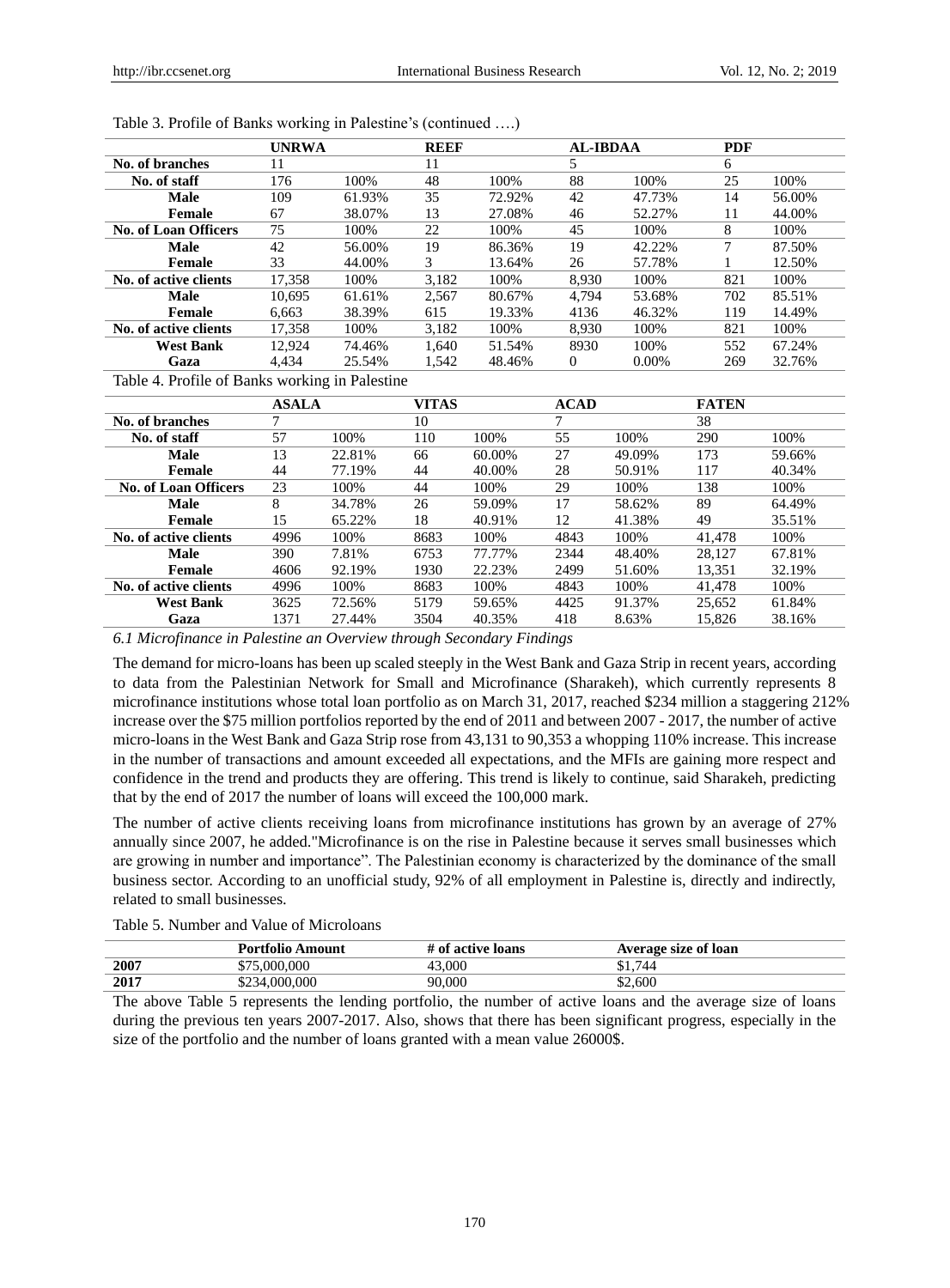

Figure 2. Banks condition in microfinance till 2015

#### Source: UNRWA Annual Reports 2016

The HQ of the Microfinance Department is founded in Jerusalem; its management runs four ground workplaces in the Jordan, Gaza Strip, the West Bank, and Syria. By way of the culmination of 2015, these field offices were accountable for a whole of 22 branch workplaces. Separately branch is accomplished as an independent cost focus that is compulsory to shelter its direct costs and to fund the complete overhead costs of the program. The creation of new twigs is funded from incomes and reserved earnings, and irregularly by project funds version for the program self-sufficient.

The Subdivision supposes to work with the similar sum of division offices in 2016.In spite of the highly literate population, the Palestinian economy comprises 0.01% of world economy, and the Unemployment is dangerously high at 26.9%. The Palestinian economy is dependent mainly on government spending & Services, while the exports are minimal while the economy imports everything from abroad, thus, the growth is weak. Therefore, as it relates to Microfinance, the current state of the economy will be greatly enhanced by increasing investments in productive assets; i.e., industries, agriculture, tourism, IT.



Figure 3. Annual outreach by west Bank till 2015

#### Source: UNWRA reports 2015

Palestine's penetration of microcredit to the total population stands at 2% (90K clients of 4.5 million population).To reach the 7.5% - 10% penetration mark in Palestine indicates a market size of an additional 240,000 – 360,000 microfinance borrowers. The average US\$ loan utilization as on March 31, 2017, amounted to US\$2,591. Therefore, if we add the 240,000 currently un-served customers, 330,000 – 90,000) this will create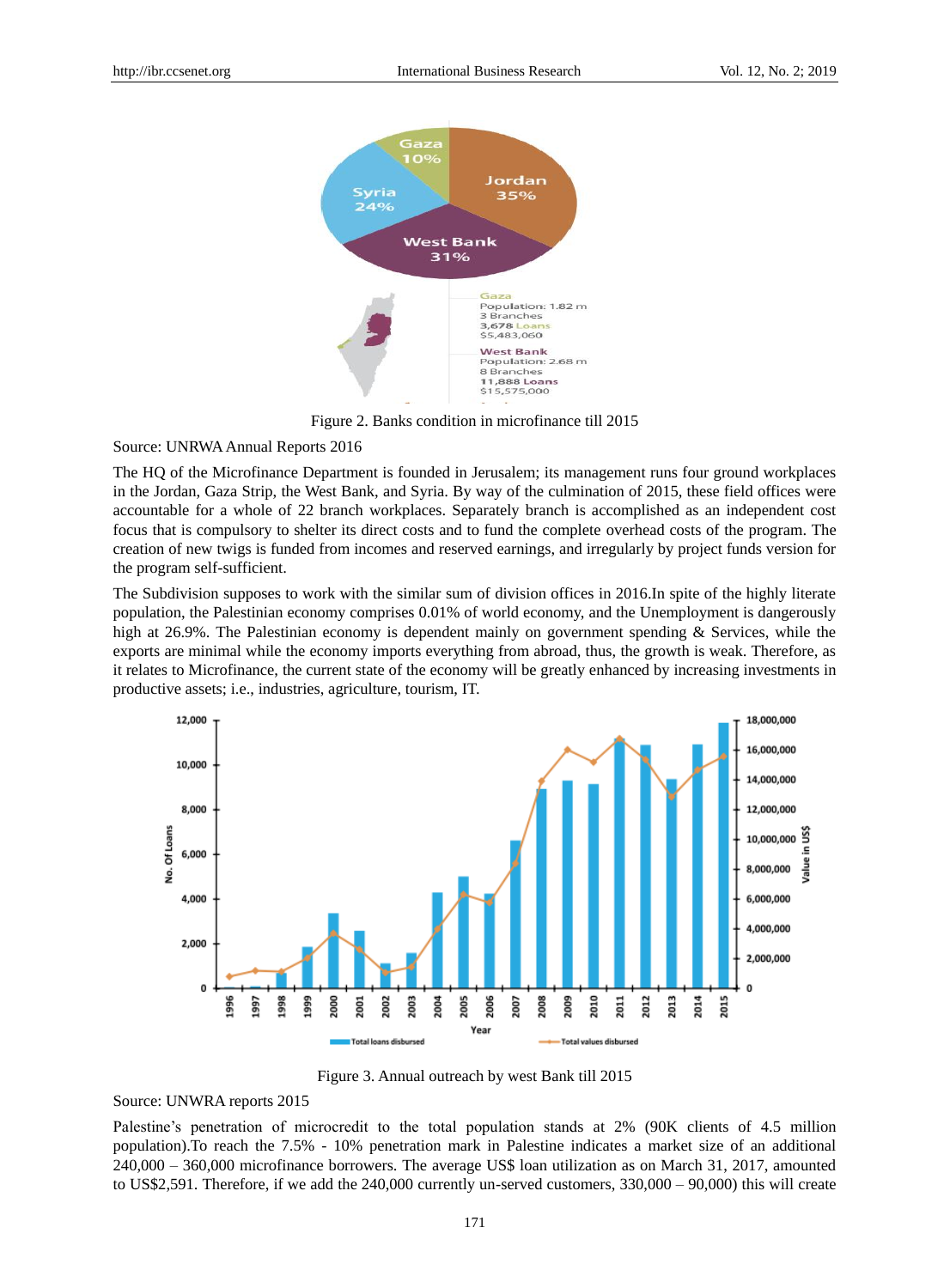an additional demand of around US\$635 Million. Instead of the increasing trend of violence at the beginning of the 2015 in west banks, the department was stable in case of its operations, and the targets were also achieved by the department as they are planned.

The above statistical results show the progress of the micro-financing schemes that are offered by West Bank. Also, it depicts that MFIs role is appreciable for the needy improvement conditions as well as for the institute"s development of banks. The program delivered 11,888 loans appreciated at US\$15.58 million, detecting the development of 8.8 percent in loan facts and 6.2 percent in loan value over 2014. The SPM data displays an upgrading crosswise all social groups over 2014 by a normal growth rate of 11.40 percent. Request for microcredit schemes, intended for debtors who classically lack security, steady employment, and provable credit history has spread by word of mouth, supposed Alaa Abu Halawa, program manager at Sharakeh, count: "The people understood the advantage of MFIs. And its mounting position is appealing more depositors or investors."

Table 6. Women development through MFIs

| <b>Women Clients Data</b>      |       | ASALA  |      | VITAS       |       | <b>ACAD</b>     |        | <b>FATEN</b> |
|--------------------------------|-------|--------|------|-------------|-------|-----------------|--------|--------------|
| No. Of clients - Women         | 4606  | 100%   | 1930 | 100%        | 2499  | 100%            | 13.351 | 100%         |
| No. Of West bank women clients | 3235  | 70.23% | 1025 | 53.11%      | 2311  | 92.48%          | 9.244  | 69.24%       |
| No. Of GAZA women clients      | 1371  | 29.77% | 905  | 46.89%      | 188   | 7.52%           | 4.107  | 30.76%       |
| <b>Women Clients Data</b>      |       | UNRWA  |      | <b>REEF</b> |       | <b>AL-IBDAA</b> |        | <b>PDF</b>   |
| No. Of clients - Women         | 6.663 | 100%   | 615  | 100%        | 4.136 | 100%            | 119    | 100\%        |
| West Bank women Clint          | 4.913 | 73.74% | 428  | 69.9%       | 4.136 | 100\%           | 83     | 69.75%       |
| No. Of GAZA women clients      | 1.750 | 26.26% | 187  | 30.41%      | 0     | $0.00\%$        | 36     | 30.25%       |

Source; Economic Survey Reports

Table 6 from the secondary source data also provide insights that each bank is contributing towards the women empowerment as well enhancing their performance growth by expanding the number of opportunities for women in Palestine"s. Role of microfinance in the development of the economy as a women empowerment is also appreciate able. Nisreen Swelem the president of the West Bank at Palestinian stated that (ASALA) that is currently offering the micro-loans towards the advancement of women empowerment microloans with the intentions of to expand this quantity by the number of women"s. Many of the training women are now becoming trainers of others as they are paying back to their economy with strong intentions of development of themselves as well the state. The role of Gaza women"s Clint as well as west bank Clint"s is increasing day by day as the financial institute are supporting them to become the part of production labor of the economy.

## **7. Discussion and Conclusion**

It is investigated that MFIs plays the major role and positively contributing toward the economy by direct and indirect means. The more emergent side of these types of financial resources is enhancing women empowerment in the state and a spreading as an emerging trend in developing states. A few decades ago, In Palestine women were not considered as a part of social and economic development perspective but the era has changed the conception paradigmatically is by providing more targeting opportunities for their social and economic welfare.

Banking institutes are playing a very positive and productive role for the direct and indirect benefits associated with the development of the economy. With the concern of the direct benefits majority highlighted that they enhance their growth income as well opportunities especially in livestock"s, agriculture, clothing, etc. by the availability of small level financing opportunities.

The results are the consequence of a very specific combination of elements: random shocks affecting the macroeconomic environment; the impossibility of MCIs to raise their own financial resources; and very strong political and ideological aims behind the support of international donors. Thus it would be a mistake to try to generalize the "lessons" of the Palestinian experience. However, some of the aspects analyzed in this article, for example the problematic interaction between donors and managers, are common to various experiences over time and space and they offer some more general insights on the functioning of the microcredit industry.

Furthermore, the secondary data reports, archives explored that the bank's performance in the ends of clients, staff performances, prevailing branches" scope as well as economic stability figure margin differences are linked with the indirect benefits associated with the MFIs.

The current study concludes that the small level microfinancing is the best resource for the economic stability as well development. This, not just impacts on the poverty in the sense of the food and clothing but also enhance the employments opportunities that are also linked to the financial stability of the state.